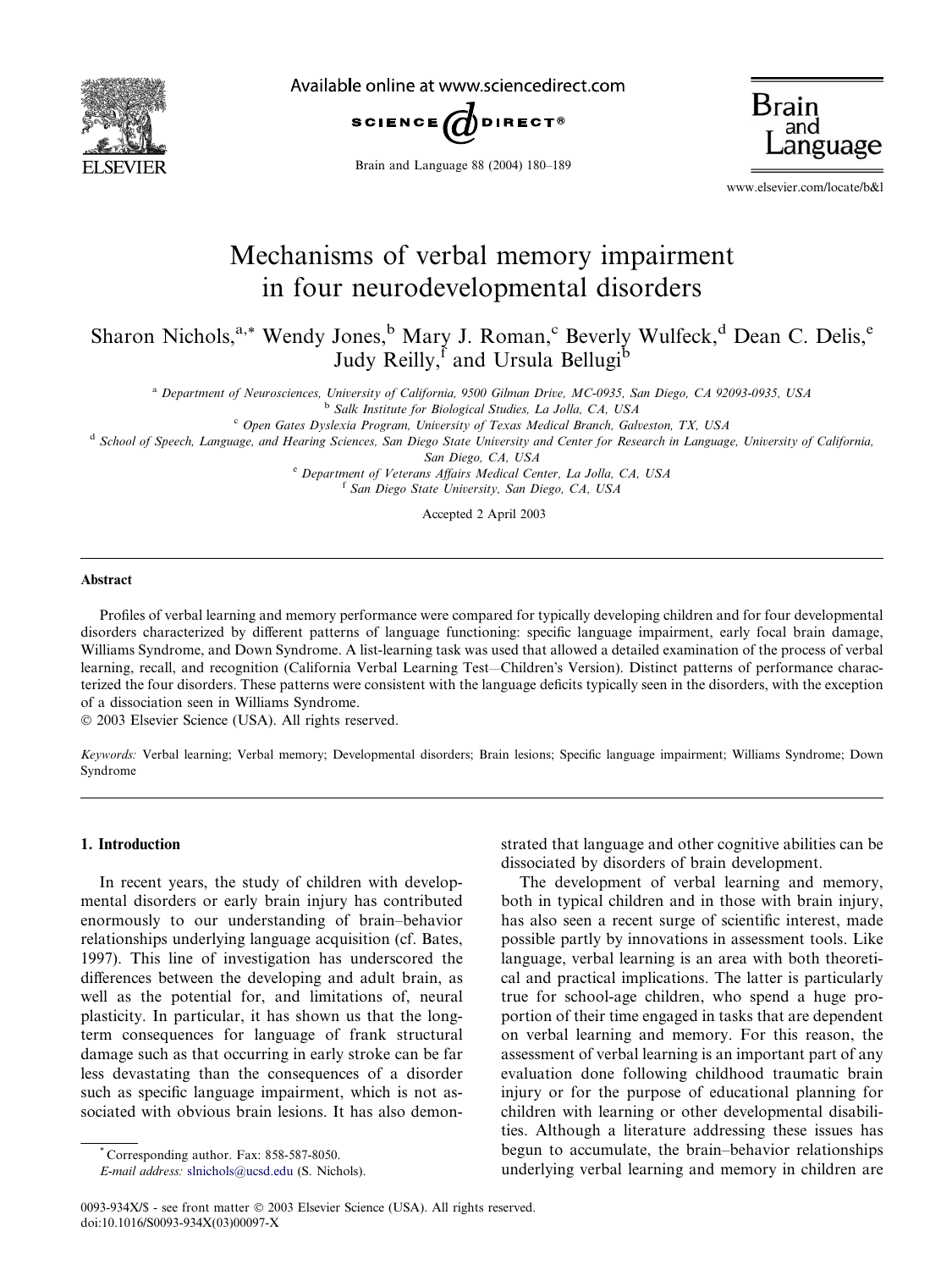still poorly understood, as is the relationship of verbal learning to language abilities. The purpose of this study was to compare verbal learning and memory in early, focal brain injury and three developmental disorders: specific language impairment (SLI), Williams Syndrome (WMS), and Down Syndrome (DS). Because these groups of children have different patterns of language impairment that are well characterized, we are able to examine the similarity of verbal learning ability to language characteristics in general. Furthermore, we are able to evaluate its plasticity, or potential for reorganization, following focal damage and compare it to brain dysfunction that is possibly, in the case of SLI, or certainly, in the case of WMS or DS, associated with more diffuse abnormalities in brain development.

In adults, brain–behavior relationships underlying verbal learning and memory appear to parallel other language functions in that deficits are most likely following damage to the left hemisphere. Evidence for this asymmetry exists both for the primary memory functions of the medial temporal lobes (but see Dobbins, Kroll, Tulving, Knight, & Gazzaniga, 1998, for a dissenting view) and for the organizational and other memory-related functions of the frontal lobes (Stuss et al., 1994). Damage to the right hemisphere can result in qualitative changes in verbal learning, such as decreased recency effects (Cappa, Papagno, & Vallar, 1990), but a preponderance of evidence supports an association between the left hemisphere and many aspects of verbal memory performance in adults. In the case of damage outside the medial temporal lobes, some investigators have suggested that deficits in verbal memory can be attributed to language dysfunction (Hermann, Seidenberg, Haltiner, & Wyler, 1992; Ween, Verfaellie, & Alexander, 1996), although it should be noted that some studies have found dissociations between aphasia and verbal memory deficits (Beeson, Bayles, Rubens, & Kaszniak, 1993). Given the complexity of memory processes in the brain (see Squire, 1987), it is reasonable to conclude that memory deficits can have multiple causes, aphasia being among them; however, the association between left hemisphere damage and verbal memory deficits remains fairly strong in adults.

Focal lesions occurring early in development produce a markedly different relationship between lesion localization and language functioning than that seen in adults. Although delays in early language acquisition are common, only subtle language problems typically remain by the time the children reach school age, unlike the frank aphasia that can occur in adults with focal left hemisphere damage (Reilly, Bates, & Marchman, 1998). Furthermore, early left and right hemisphere lesions produce comparable effects on language by school age (Bates et al., 2001). Less is known about learning and memory following early, focal lesions. Aram and Ekelman (1988) assessed children with unilateral focal lesions using the Woodcock–Johnson Psycho-Educational Battery and found that both left- and right-hemisphere lesions were associated with lowered performance on the memory cluster. Studies of verbal learning and memory in children with hippocampal pathology (Vargha-Khadem et al., 1997), closed head injury (Levin et al., 1996), and sickle cell disease (Watkins et al., 1998) have also begun to address the effects of lesion location; however, the latter two disorders are typically associated with widespread damage that complicates the interpretation of the findings.

The subtle language problems of children with early strokes provide an interesting contrast to the relatively severe language dysfunction seen in children with specific language impairment (SLI). Children with SLI have deficits in expressive and/or receptive language that are disproportionately greater than other cognitive problems. Although it could be assumed that their brains are in some manner different from those of children without SLI, obvious brain lesions have not been detected by neuroimaging procedures. However, it is possible that more subtle abnormalities exist that are able to exert a significant impact on brain systems associated with language, without allowing for reorganization, by virtue of their diffuse distribution or subcortical location (Bates, 1997). Differences between children with SLI and typically developing children have been described for a number of aspects of verbal memory, including free and cued retrieval (Kail, Hale, Leonard, & Nippold, 1984), memory scanning speed (Sininger, Klatzky, & Kirchner, 1989), phonological working memory (Montgomery, 1995, 2000), and verbal capacity (Kirchner & Klatzky, 1985; Weismer, Evans, & Hesketh, 1999). Studies comparing auditory short-term memory of children with SLI and language-matched controls, using such measures as digit span or word list tasks, have produced conflicting results (see Gathercole & Baddeley, 1995; van der Lely & Howard, 1993, 1995). However, tasks that look at the learning of supraspan lists over several trials and that assess delayed recall have found that children with SLI perform more poorly than chronological age controls. In a study of 12 children aged 8–9 with SLI, Shear, Tallal, and Delis (1992) found that, although the children had normal immediate memory span, they recalled fewer correct words over the learning trials of the California Verbal Learning Test—Children's Version (Delis, Kramer, Kaplan, & Ober, 1994), a list-learning task, and made more perseverative, but not intrusion, errors than control children. Although their free recall following a short delay was intact, they had difficulty recalling the list after a longer delay and failed to benefit from semantic cueing to the degree that controls did. Shear and colleagues suggested that the verbal learning and memory deficits of children with SLI might result from a limitation in information processing. The number of children in their study was relatively small, however, which may have precluded detecting some group differences.